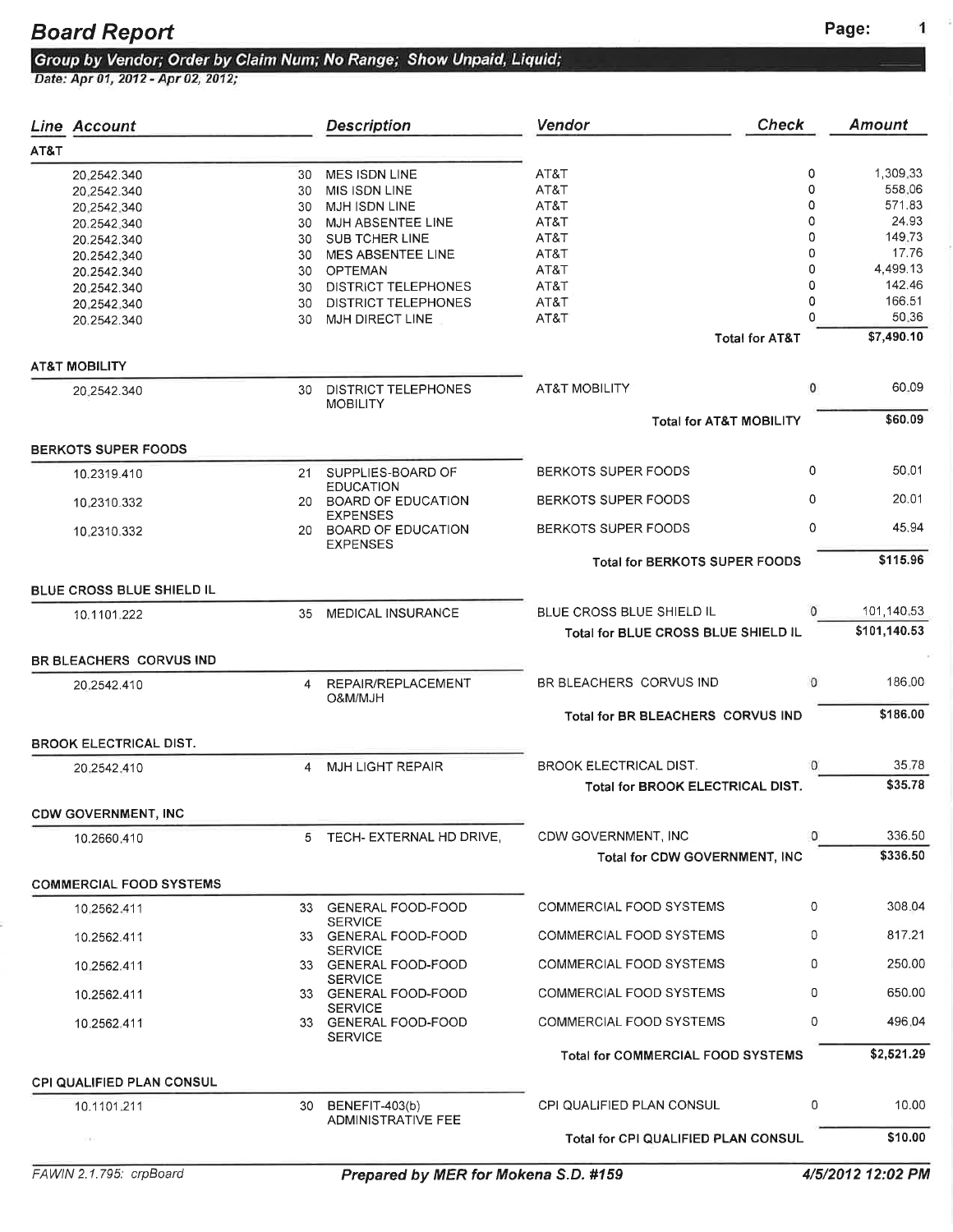## Board Report Page: 2

|  |  | Group by Vendor; Order by Claim Num; No Range; Show Unpaid, Liquid |  |
|--|--|--------------------------------------------------------------------|--|

| Line Account                     |                | <b>Description</b>                                            | <b>Check</b><br>Vendor                                              |   | Amount                 |
|----------------------------------|----------------|---------------------------------------------------------------|---------------------------------------------------------------------|---|------------------------|
| DELTA DENTAL OF IL-RISK          |                |                                                               |                                                                     |   |                        |
| 10.1101.222                      | 35             | <b>DENTAL INSURANCE</b><br>PREMIUMS APRIL                     | DELTA DENTAL OF IL-RISK                                             | 0 | 8,308.49               |
|                                  |                |                                                               | Total for DELTA DENTAL OF IL-RISK                                   |   | \$8,308.49             |
| <b>KATHLEEN DOERNER</b>          |                |                                                               |                                                                     |   |                        |
| 40.2559.690                      | 32             | <b>OVERPMT FEE</b><br>TRANSPORTATION - REFUND                 | KATHLEEN DOERNER                                                    | 0 | 266.56                 |
| <b>ELIM CHRISTIAN SERVICES</b>   |                |                                                               | <b>Total for KATHLEEN DOERNER</b>                                   |   | \$266.56               |
|                                  |                |                                                               |                                                                     |   |                        |
| 10.4120.678                      | 10             | PRIVATE TUITION                                               | ELIM CHRISTIAN SERVICES<br><b>Total for ELIM CHRISTIAN SERVICES</b> | 0 | 7,988.22<br>\$7,988.22 |
| <b>EMERGENCY MEDICAL PROD</b>    |                |                                                               |                                                                     |   |                        |
| 10.2130.410                      | $\mathbf{2}$   | SUPPLIES-HEALTH<br>SERVICES/MES                               | <b>EMERGENCY MEDICAL PROD</b>                                       | 0 | 132,30                 |
|                                  |                |                                                               | <b>Total for EMERGENCY MEDICAL PROD</b>                             |   | \$132.30               |
| <b>TIFFANY ENGLISH</b>           |                |                                                               |                                                                     |   |                        |
| 10.1101.410                      | $\overline{2}$ | MILEAGE REIMB-MES SCHOOL                                      | <b>TIFFANY ENGLISH</b>                                              | 0 | 49.37                  |
|                                  |                |                                                               | <b>Total for TIFFANY ENGLISH</b>                                    |   | \$49.37                |
| FEIL WATER TREATMENT             |                |                                                               |                                                                     |   |                        |
| 10.2321.410                      | 21             | DO WATER-SUPERINTENDENTS<br><b>OFFICE</b>                     | FEIL WATER TREATMENT                                                | 0 | 50.02                  |
| 10.2321.410                      | 21             | SUPTS OFFICE-DO WATER                                         | FEIL WATER TREATMENT                                                | 0 | 67.25                  |
|                                  |                |                                                               | <b>Total for FEIL WATER TREATMENT</b>                               |   | \$117.27               |
| FORT DEARBORN LIFE INS CO        |                |                                                               |                                                                     |   |                        |
| 10.1101.222                      |                | 35 LIFE INSURANCE PREMIUMS<br><b>APRIL</b>                    | FORT DEARBORN LIFE INS CO                                           | 0 | 596.40                 |
|                                  |                |                                                               | Total for FORT DEARBORN LIFE INS CO                                 |   | \$596.40               |
| FOREST ALARM SERVICE, INC        |                |                                                               |                                                                     |   |                        |
| 20.2542.323                      | 3              | CONTRACT SERVICES-O&M<br>/MIS                                 | FOREST ALARM SERVICE, INC                                           | 0 | 60.00                  |
| 40.2550.410                      |                | 32 SUPPLIES-TRANSPORTATION<br>NON-BUS                         | FOREST ALARM SERVICE, INC                                           | 0 | 60.00                  |
| 20.2542.323                      | 2              | CONTRACT SERVICES-O&M                                         | FOREST ALARM SERVICE, INC                                           | 0 | 120.00                 |
| 20.2542.323                      | 4              | MAINT/MES<br>CONTRACT SERVICES-O&M<br>MAINT/MJH               | FOREST ALARM SERVICE, INC                                           | 0 | 60.00                  |
|                                  |                |                                                               | Total for FOREST ALARM SERVICE, INC                                 |   | \$300.00               |
| <b>FOX RIVER FOODS</b>           |                |                                                               |                                                                     |   |                        |
| 10.2562.410                      | 33             | NON-FOOD SUPPLIES-FOOD                                        | FOX RIVER FOODS                                                     | 0 | 975.50                 |
| 10.2562.410                      |                | <b>SERVICE</b><br>33 NON-FOOD SUPPLIES-FOOD<br><b>SERVICE</b> | FOX RIVER FOODS                                                     | 0 | 1,772.47               |
|                                  |                |                                                               | <b>Total for FOX RIVER FOODS</b>                                    |   | \$2,747.97             |
| <b>GLENOAKS THERAPEUTIC DAY</b>  |                |                                                               |                                                                     |   |                        |
| 10.4120.678                      |                | 10 PRIVATE TUITION                                            | <b>GLENOAKS THERAPEUTIC DAY</b>                                     | 0 | 3,243,40               |
|                                  |                |                                                               | Total for GLENOAKS THERAPEUTIC DAY                                  |   | \$3,243.40             |
| <b>GORDON FOOD SERVICE, INC.</b> |                |                                                               |                                                                     |   |                        |
| 10.2562.411                      | 33             | <b>GENERAL FOOD-FOOD</b><br><b>SERVICE</b>                    | GORDON FOOD SERVICE INC.                                            | 0 | 687.50                 |
| 10.2562.410                      |                | 33 NON-FOOD SUPPLIES-FOOD<br><b>SERVICE</b>                   | GORDON FOOD SERVICE INC.                                            | 0 | 123.65                 |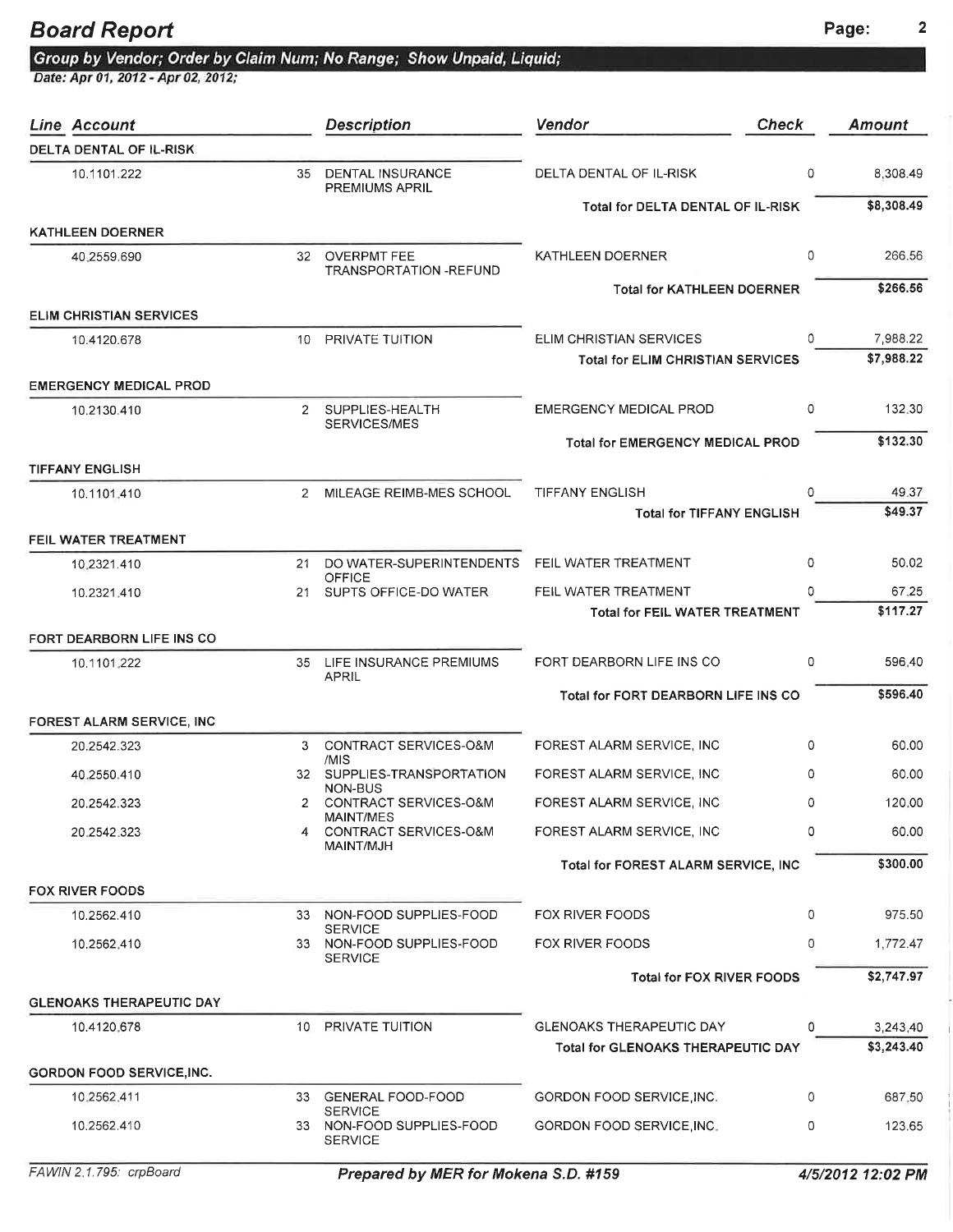| Line Account               |    | <b>Description</b>                                            | Vendor                                                             | <b>Check</b> | <b>Amount</b>          |
|----------------------------|----|---------------------------------------------------------------|--------------------------------------------------------------------|--------------|------------------------|
| 10.2562.411                |    | 33 GENERAL FOOD-FOOD                                          | GORDON FOOD SERVICE, INC.                                          | 0            | 267.55                 |
| 10.2562.410                |    | <b>SERVICE</b><br>33 NON-FOOD SUPPLIES-FOOD<br><b>SERVICE</b> | GORDON FOOD SERVICE, INC.                                          | 0            | 247.30                 |
| 10.2562.411                |    | 33 GENERAL FOOD-FOOD                                          | GORDON FOOD SERVICE, INC.                                          | $\mathbf 0$  | 1,171.30               |
| 10,2562.410                |    | <b>SERVICE</b><br>33 NON-FOOD SUPPLIES-FOOD                   | GORDON FOOD SERVICE, INC.                                          | 0            | 232.09                 |
| 10.2562.411                |    | <b>SERVICE</b><br>33 GENERAL FOOD-FOOD                        | GORDON FOOD SERVICE, INC.                                          | 0            | 615.91                 |
| 10,2562,411                |    | <b>SERVICE</b><br>33 GENERAL FOOD-FOOD                        | GORDON FOOD SERVICE, INC.                                          | $\mathbf 0$  | 708.40                 |
| 10,2562,410                |    | <b>SERVICE</b><br>33 NON-FOOD SUPPLIES-FOOD                   | GORDON FOOD SERVICE, INC.                                          | $\circ$      | 90.25                  |
| 10.2562,411                |    | <b>SERVICE</b><br>33 GENERAL FOOD-FOOD                        | GORDON FOOD SERVICE, INC.                                          | 0            | 546.14                 |
| 10:2562.410                |    | <b>SERVICE</b><br>33 NON-FOOD SUPPLIES-FOOD<br><b>SERVICE</b> | GORDON FOOD SERVICE, INC.                                          | 0            | 195.86                 |
| 10.1101.412                |    | 23 SUPPLIES-MES PASS                                          | GORDON FOOD SERVICE, INC.                                          | $\circ$      | 115.50                 |
|                            |    | SUPPLIES-MIS PASS                                             | GORDON FOOD SERVICE, INC.                                          | 0            | 66.75                  |
| 10,1101,413                | 23 |                                                               |                                                                    |              |                        |
| 10.2562.411                |    | 33 GENERAL FOOD-FOOD<br><b>SERVICE</b>                        | GORDON FOOD SERVICE, INC.                                          | 0            | 85.97                  |
| 10.2562,410                |    | 33 NON-FOOD SUPPLIES-FOOD<br><b>SERVICE</b>                   | GORDON FOOD SERVICE, INC.                                          | 0            | 309.84                 |
| 10,2562.411                |    | 33 GENERAL FOOD-FOOD<br><b>SERVICE</b>                        | GORDON FOOD SERVICE, INC.                                          | $\circ$      | 25.98                  |
| 10.2562.410                |    | 33 NON-FOOD SUPPLIES-FOOD<br><b>SERVICE</b>                   | <b>GORDON FOOD SERVICE, INC.</b>                                   | 0            | 76.93                  |
| 10.2562.411                |    | 33 GENERAL FOOD-FOOD<br><b>SERVICE</b>                        | GORDON FOOD SERVICE, INC.                                          | $\circ$      | 28.69-                 |
| 10.2562.411                |    | 33 GENERAL FOOD-FOOD<br><b>SERVICE</b>                        | GORDON FOOD SERVICE, INC.                                          | 0            | 28.69-                 |
| 10.2562.411                |    | 33 GENERAL FOOD-FOOD<br><b>SERVICE</b>                        | GORDON FOOD SERVICE, INC.                                          | 0            | 202,35                 |
| 10.2562,410                |    | 33 GENERAL FOOD-FOOD<br><b>SERVICE</b>                        | GORDON FOOD SERVICE, INC.                                          | 0            | 83.10                  |
| 10.2562.411                |    | 33 GENERAL FOOD-FOOD<br><b>SERVICE</b>                        | GORDON FOOD SERVICE, INC.                                          | 0            | 70.80                  |
| 10.2562.411                |    | 33 GENERAL FOOD-FOOD<br><b>SERVICE</b>                        | GORDON FOOD SERVICE, INC.                                          | $\mathbf 0$  | 148.51                 |
| 10.2562.410                |    | 33 NON-FOOD SUPPLIES-FOOD<br><b>SERVICE</b>                   | GORDON FOOD SERVICE, INC.                                          | 0            | 278.80                 |
| 10.2562.411                |    | 33 GENERAL FOOD-FOOD<br><b>SERVICE</b>                        | <b>GORDON FOOD SERVICE, INC.</b>                                   | 0            | 663.14                 |
|                            |    |                                                               | Total for GORDON FOOD SERVICE.INC.                                 |              | \$6,956.24             |
| <b>G.W. BERKHEIMER CO.</b> |    |                                                               |                                                                    |              |                        |
| 20,2542,410                | 4  | <b>HEAT PUMP REPLACEMENT</b><br>O&M/MJH                       | <b>G.W. BERKHEIMER CO.</b>                                         | $\Omega$     | 973.66                 |
| 20.2542.410                | 2  | REPAIR/REPLACEMENT<br>O&M/MES                                 | <b>G.W. BERKHEIMER CO.</b>                                         | $\Omega$     | 78.27                  |
| 20.2542.410                |    | 31 O&M REPAIR & REPLACEMENT                                   | G.W. BERKHEIMER CO.                                                | 0            | 21.24                  |
|                            |    |                                                               | Total for G.W. BERKHEIMER CO.                                      |              | \$1,073.17             |
| <b>HELPING HAND CENTER</b> |    |                                                               |                                                                    |              |                        |
| 10.4120.678                | 10 | PRIVATE TUITION                                               | <b>HELPING HAND CENTER</b><br><b>Total for HELPING HAND CENTER</b> | 0            | 6,544.93<br>\$6,544.93 |
| <b>HELSEL-JEPPERSON</b>    |    |                                                               |                                                                    |              |                        |
| 20.2542.411                | 31 | <b>BLDG SUPPLIES-O&amp;M</b>                                  | HELSEL-JEPPERSON                                                   | 0            | 223.79                 |
|                            |    | <b>MAINTENANCE</b>                                            |                                                                    |              |                        |
|                            |    |                                                               | <b>Total for HELSEL-JEPPERSON</b>                                  |              | \$223.79               |
| <b>HOME DEPOT</b>          |    |                                                               |                                                                    |              |                        |
| 20.2542.410                | 31 | SUPPLY-HD GRNDER                                              | HOME DEPOT                                                         | 0            | 59.88                  |
| 10.2562.551                | 33 | EQUIPMENT-DRYER-FOOD<br><b>SERVICE</b>                        | <b>HOME DEPOT</b>                                                  | $\Omega$     | 809.10                 |
| FAWIN 2.1.795: crpBoard    |    | Prepared by MER for Mokena S.D. #159                          |                                                                    |              | 4/5/2012 12:02 PM      |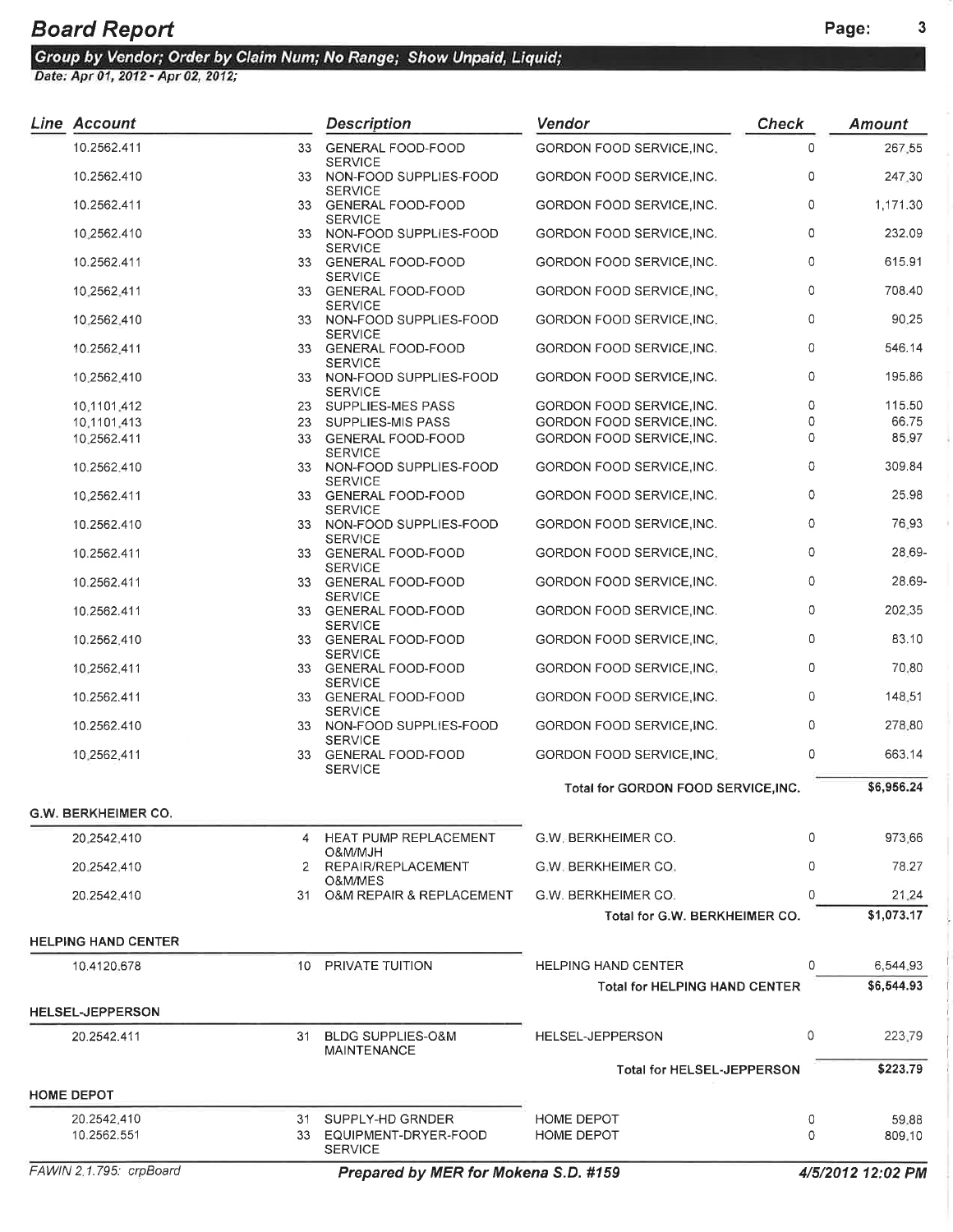#### Board Report **Page:** 4

|  |  | Group by Vendor; Order by Claim Num; No Range; Show Unpaid, Liquid |  |
|--|--|--------------------------------------------------------------------|--|
|  |  |                                                                    |  |

|                 | Line Account                     |              | <b>Description</b>                                       | Vendor                                       | <b>Check</b>                               | <b>Amount</b>        |
|-----------------|----------------------------------|--------------|----------------------------------------------------------|----------------------------------------------|--------------------------------------------|----------------------|
|                 |                                  |              |                                                          |                                              | <b>Total for HOME DEPOT</b>                | \$868.98             |
|                 | <b>MEGAN HORSCH</b>              |              |                                                          |                                              |                                            |                      |
|                 | 10.1101.410                      | 3            | <b>REIMB FOR SUPPLIES-MIS</b>                            | <b>MEGAN HORSCH</b>                          | 0                                          | 68.78<br>\$68.78     |
| <b>IASB.COM</b> |                                  |              |                                                          |                                              | <b>Total for MEGAN HORSCH</b>              |                      |
|                 | 10.2310.332                      |              | 20 BOARD OF EDUCATION                                    | IASB.COM                                     | $\circ$                                    | 600.00               |
|                 |                                  |              | <b>TRAINING EXPENSES - GOAL</b><br><b>SETTING</b>        |                                              |                                            |                      |
|                 |                                  |              |                                                          |                                              | <b>Total for IASB.COM</b>                  | \$600.00             |
| <b>IASBO</b>    |                                  |              |                                                          |                                              |                                            |                      |
|                 | 10.2520.332                      | 30           | <b>BUILDING SYSTEMS</b><br>WORKSHOP-HENDRICK-BUS         | <b>IASBO</b>                                 | 0                                          | 40.00                |
|                 |                                  |              |                                                          |                                              | <b>Total for IASBO</b>                     | \$40.00              |
|                 | <b>IBC WONDER/HOSTESS</b>        |              |                                                          |                                              |                                            |                      |
|                 | 10.2562.411                      | 33           | <b>GENERAL FOOD-FOOD</b><br><b>SERVICE</b>               | <b>IBC WONDER/HOSTESS</b>                    | 0                                          | 61.92                |
|                 | 10.2562.411                      |              | 33 GENERAL FOOD-FOOD<br><b>SERVICE</b>                   | <b>IBC WONDER/HOSTESS</b>                    | 0                                          | 105.12               |
|                 | 10.2562.411                      |              | 33 GENERAL FOOD-FOOD                                     | <b>IBC WONDER/HOSTESS</b>                    | 0                                          | 39.72                |
|                 | 10.2562.411                      |              | <b>SERVICE</b><br>33 GENERAL FOOD-FOOD                   | <b>IBC WONDER/HOSTESS</b>                    | 0                                          | 40.32                |
|                 | 10.2562.411                      |              | <b>SERVICE</b><br>33 GENERAL FOOD-FOOD                   | <b>IBC WONDER/HOSTESS</b>                    | 0                                          | 145.33               |
|                 | 10.2562.411                      |              | <b>SERVICE</b><br>33 GENERAL FOOD-FOOD                   | <b>IBC WONDER/HOSTESS</b>                    | 0                                          | 46.22                |
|                 | 10.2562.411                      |              | <b>SERVICE</b><br>33 GENERAL FOOD-FOOD<br><b>SERVICE</b> | <b>IBC WONDER/HOSTESS</b>                    | 0                                          | 97.05                |
|                 |                                  |              |                                                          |                                              | <b>Total for IBC WONDER/HOSTESS</b>        | \$535.68             |
|                 | <b>ILLINOIS PAYPHONE SYSTEMS</b> |              |                                                          |                                              |                                            |                      |
|                 | 20.2542.340                      | 30           | PAYPHONES                                                | <b>ILLINOIS PAYPHONE SYSTEMS</b>             | 0                                          | 150.00               |
|                 |                                  |              |                                                          |                                              | <b>Total for ILLINOIS PAYPHONE SYSTEMS</b> | \$150.00             |
|                 | <b>N. SCOTT JOHNSON</b>          |              |                                                          |                                              |                                            |                      |
|                 | 10.1200.300                      | 10.          | INDEPENDENT EDUCATIONAL<br><b>EVAL FOR STUDENT</b>       | N. SCOTT JOHNSON                             | 0                                          | 7,030.00             |
|                 |                                  |              |                                                          |                                              | Total for N. SCOTT JOHNSON                 | \$7,030.00           |
|                 | <b>DEBRA KAPPEL</b>              |              |                                                          |                                              |                                            |                      |
|                 | 10.1101.410                      | 2            | MILEAGE REIMB -MES SCHOOL                                | DEBRA KAPPEL                                 | 0                                          | 40.71                |
|                 |                                  |              |                                                          |                                              | <b>Total for DEBRA KAPPEL</b>              | \$40.71              |
|                 | KIN-KO ACE STORE #500            | $\mathbf{2}$ | SUPPLIES-O&M                                             | KIN-KO ACE STORE #500                        | 0                                          | 4.99                 |
|                 | 20.2542.411                      |              | MAINTENANCE/MES                                          |                                              |                                            |                      |
|                 | 20.2542.411                      | 3            | SUPPLIES-O&M<br>MAINTENANCE/MIS                          | KIN-KO ACE STORE #500                        | 0                                          | 1.99                 |
|                 | 20.2542.411                      |              | 4 SUPPLIES-O&M<br>MAINTENANCE/MJH                        | KIN-KO ACE STORE #500                        | 0                                          | 10.99                |
|                 |                                  |              |                                                          |                                              | Total for KIN-KO ACE STORE #500            | \$17.97              |
|                 | <b>KRYSTAL DAIRY</b>             |              |                                                          |                                              |                                            |                      |
|                 | 10.2562.413<br>10.2562.413       | 33<br>33     | MILK-FOOD SERVICE<br>MILK- FOOD SERVICE                  | <b>KRYSTAL DAIRY</b><br><b>KRYSTAL DAIRY</b> | 0<br>O                                     | 3,257.44<br>3,986.72 |
|                 |                                  |              |                                                          |                                              | <b>Total for KRYSTAL DAIRY</b>             | \$7,244.16           |
|                 |                                  |              |                                                          |                                              |                                            |                      |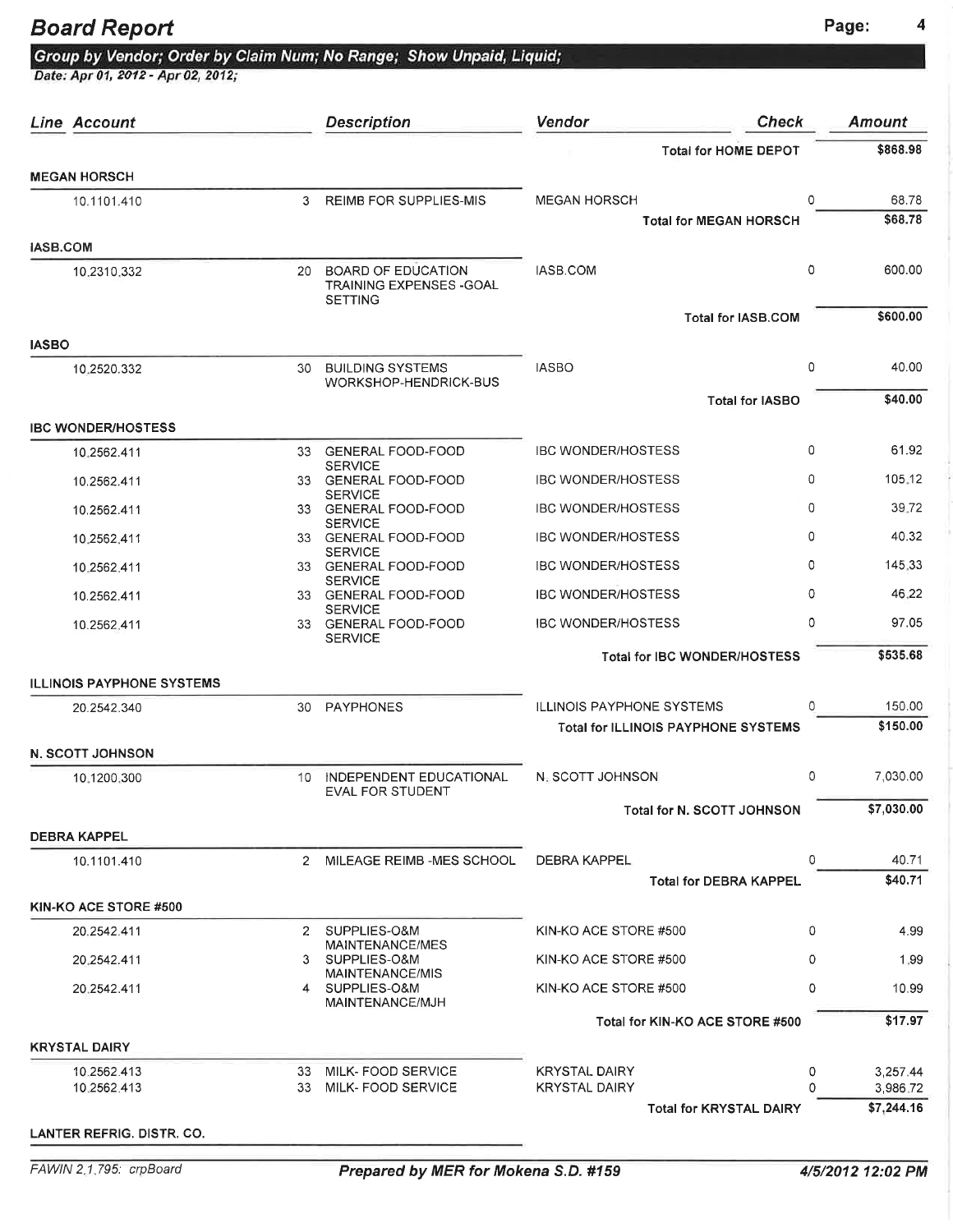×

Group by Vendor; Order by Claim Num; No Range; Show Unpaid, Liquid; Date: Apr 01, 2012 - Apr 02, 2012;

|                | Line Account                     |              | <b>Description</b>                              | Vendor                                                 | <b>Check</b>      | Amount             |
|----------------|----------------------------------|--------------|-------------------------------------------------|--------------------------------------------------------|-------------------|--------------------|
|                | 10.2562.315                      | 33           | DELIVERY CHARGE-FOOD<br><b>SERVICE</b>          | LANTER REFRIG. DISTR. CO.                              | $\Omega$          | 249.44             |
|                | 10.2562.315                      |              | 33 DELIVERY CHARGE-FOOD<br><b>SERVICE</b>       | LANTER REFRIG. DISTR. CO.                              | 0                 | 493.08             |
|                |                                  |              |                                                 | Total for LANTER REFRIG. DISTR. CO.                    |                   | \$742.52           |
|                | <b>LAWRENCE HEIDEMANN</b>        |              |                                                 |                                                        |                   |                    |
|                | 10.2319.300                      | 20           | 5 YR STRATEGIC PLAN STUDY                       | LAWRENCE HEIDEMANN                                     | <sup>0</sup>      | 8,000.00           |
|                |                                  |              |                                                 | <b>Total for LAWRENCE HEIDEMANN</b>                    |                   | \$8,000.00         |
|                | <b>LEGAT ARCHITECTS</b>          |              |                                                 |                                                        |                   |                    |
|                | 61.2535.320                      |              | 30 PARTIAL PMT-LIFE SAFETY<br>10YR MJH SITEWORK | <b>LEGAT ARCHITECTS</b>                                | 0                 | 625.00             |
|                |                                  |              |                                                 | <b>Total for LEGAT ARCHITECTS</b>                      |                   | \$625.00           |
|                | LINCOLN-WAY H.S.#210             |              |                                                 |                                                        |                   |                    |
|                | 40.2550.464                      |              | 32 SUPPLIES-TRANSPORTATION/G<br>AS              | LINCOLN-WAY H.S.#210                                   | 0                 | 8,225.58           |
|                | 20.2545.410                      | 31           | ALL VEHICLES PARTS & GAS                        | LINCOLN-WAY H.S.#210                                   | 0                 | 503.78             |
|                |                                  |              |                                                 | Total for LINCOLN-WAY H.S.#210                         |                   | \$8,729.36         |
|                | <b>LINDEN OAKS TUTORING SERV</b> |              |                                                 |                                                        |                   |                    |
|                | 10.1200.300                      | 10           | <b>PURCHASE</b><br>SERVICES-STUDENT SERVICES    | LINDEN OAKS TUTORING SERV                              | 0                 | 409.50             |
|                |                                  |              |                                                 | <b>Total for LINDEN OAKS TUTORING SERV</b>             |                   | \$409.50           |
|                | <b>LINCOLN-WAY AREA SP ED</b>    |              |                                                 |                                                        |                   |                    |
|                | 10.4120.671                      | 10           | SP ED COOP-1:1 AIDES,<br>ESY/OTHER              | LINCOLN-WAY AREA SP ED                                 | 0                 | 1,227.07           |
|                | 10.4120.676                      |              | 10 SP ED PRESCHOOL                              | LINCOLN-WAY AREA SP ED                                 | 0                 | 5,000.00           |
|                | 10.1200.410                      | 10.          | SUPPLIES-STUDENT SERVICES                       | LINCOLN-WAY AREA SP ED                                 | n                 | 111.78             |
|                |                                  |              |                                                 | Total for LINCOLN-WAY AREA SP ED                       |                   | \$6,338.85         |
|                | <b>LOOKOUT BOOKS</b>             |              |                                                 |                                                        |                   |                    |
|                | 10.2220.430                      | 4            | LC BOOKS.                                       | <b>LOOKOUT BOOKS</b><br><b>Total for LOOKOUT BOOKS</b> | 0                 | 308.27<br>\$308.27 |
|                |                                  |              |                                                 |                                                        |                   |                    |
| <b>MACGILL</b> |                                  |              |                                                 |                                                        |                   |                    |
|                | 10.2130.410                      | $\mathbf{2}$ | MES HEALTH OFFICE<br>SUPPLIES,                  | <b>MACGILL</b>                                         | 0                 | 341.20             |
|                |                                  |              |                                                 |                                                        | Total for MACGILL | \$341.20           |
|                | <b>MACNEAL SCHOOL</b>            |              |                                                 |                                                        |                   |                    |
|                | 10.4120.678                      |              | 10 PRIVATE TUITION                              | <b>MACNEAL SCHOOL</b>                                  | $\Omega$          | 7,351.10           |
|                |                                  |              |                                                 | <b>Total for MACNEAL SCHOOL</b>                        |                   | \$7,351.10         |
|                | <b>MARTIN IMPLEMENT SALES</b>    |              |                                                 |                                                        |                   |                    |
|                | 20.2543.410                      | 31           | <b>GROUNDS MAINTENANCE</b>                      | MARTIN IMPLEMENT SALES                                 | 0                 | 138.66             |
|                | 20.2542.411                      | 31           | <b>SUPPLIES</b><br>SUPPLIES-O&M MAINTENANCE     | <b>MARTIN IMPLEMENT SALES</b>                          | 0                 | 18.99              |
|                |                                  |              |                                                 | Total for MARTIN IMPLEMENT SALES                       |                   | \$157.65           |
|                | <b>MARTIN WHALEN OFFICE SOL</b>  |              |                                                 |                                                        |                   |                    |
|                | 10.2544.310                      | 30           | EQUIPMENT/ MAINTENANCE<br>CONTRACT              | MARTIN WHALEN OFFICE SOL                               | 0                 | 3,548.83           |
|                |                                  |              |                                                 | Total for MARTIN WHALEN OFFICE SOL                     |                   | \$3,548.83         |
|                | <b>MCGRAW-HILL COMPANIES</b>     |              |                                                 |                                                        |                   |                    |
|                | 10.2230.410                      |              | 18 ASSESS & TEST MATERIALS,                     | MCGRAW-HILL COMPANIES                                  | 0                 | 5,785.46           |
|                | 10.2230.310                      |              | 18 TEST PROCESSING BASIC<br>SCORING,            | MCGRAW-HILL COMPANIES                                  | 0                 | 7,036.72           |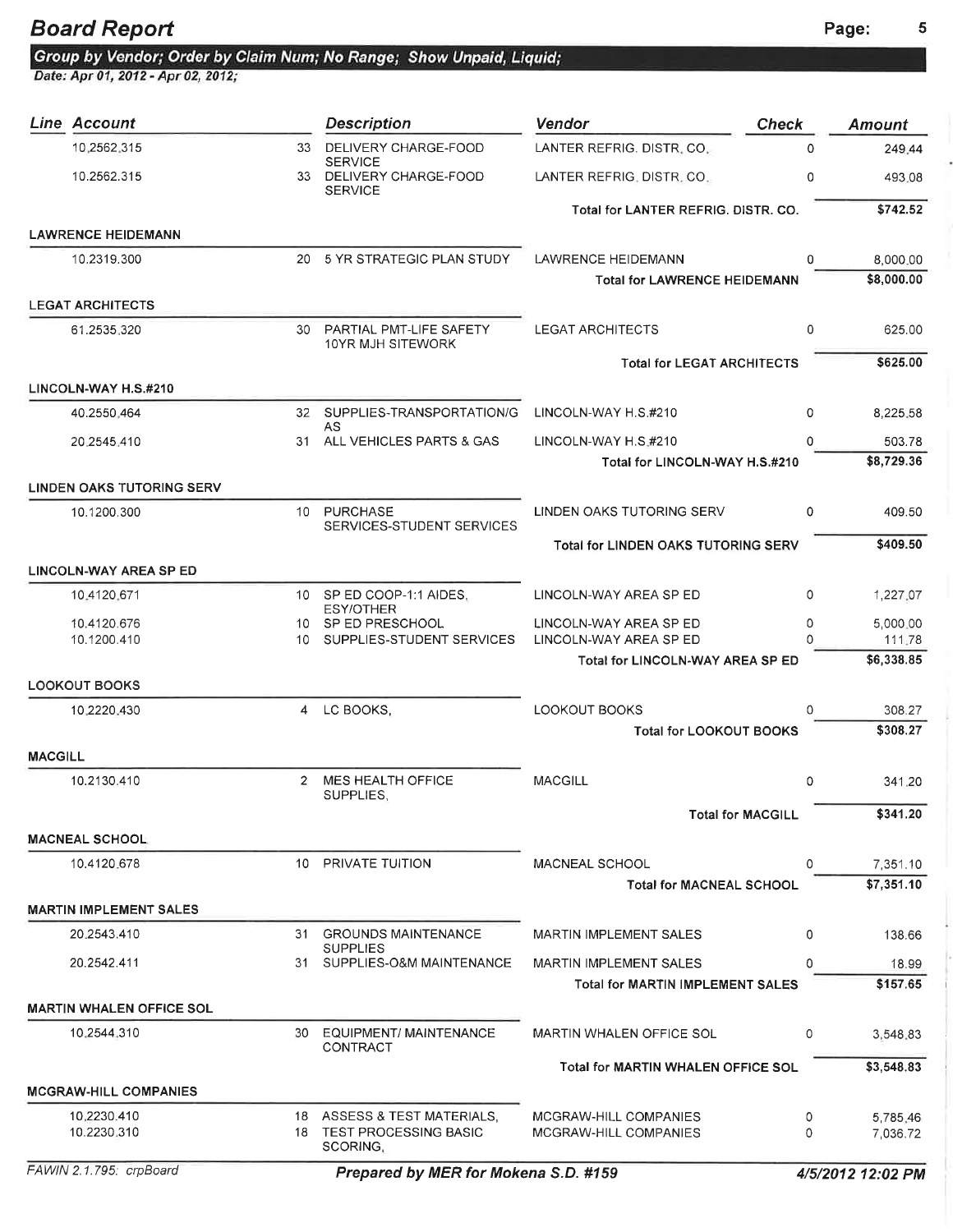## Board Report **Page:** 6

| Group by Vendor; Order by Claim Num; No Range; Show Unpaid, Liquid |  |  |  |  |
|--------------------------------------------------------------------|--|--|--|--|
|                                                                    |  |  |  |  |

| Line Account                     |                       | <b>Description</b>                                          | Vendor                                         | <b>Check</b>                       | <b>Amount</b>  |
|----------------------------------|-----------------------|-------------------------------------------------------------|------------------------------------------------|------------------------------------|----------------|
|                                  |                       |                                                             | <b>Total for MCGRAW-HILL COMPANIES</b>         |                                    | \$12,822.18    |
| <b>MEDWORKS OF NEW LENOX</b>     |                       |                                                             |                                                |                                    |                |
| 40.2550.310<br>40.2550.310       | 32<br>32 <sup>2</sup> | DRIVERS ANNUAL PHYSICALS<br>DRIVERS ANNUAL PHYSICALS        | MEDWORKS OF NEW LENOX<br>MEDWORKS OF NEW LENOX | 0<br>$\Omega$                      | 65.00<br>20.00 |
|                                  |                       |                                                             | <b>Total for MEDWORKS OF NEW LENOX</b>         |                                    | \$85.00        |
| <b>MENARDS</b>                   |                       |                                                             |                                                |                                    |                |
| 20.2542.411                      | 31                    | SUPPLIES-O&M MAINTENANCE                                    | <b>MENARDS</b>                                 | 0                                  | 167.93         |
|                                  |                       |                                                             |                                                | <b>Total for MENARDS</b>           | \$167.93       |
| <b>MIDAMERICAN ENERGY CO.</b>    |                       |                                                             |                                                |                                    |                |
| 20.2542.466                      | 30                    | DISTRICT BLDG ELECTRIC-MJH                                  | MIDAMERICAN ENERGY CO.                         | 0                                  | 20,505.77      |
| 20.2542.466                      | 30                    | <b>DISTRICT BLDG ELECTRIC-MES</b><br>& MIS                  | MIDAMERICAN ENERGY CO.                         | 0                                  | 56,942.46      |
|                                  |                       |                                                             | <b>Total for MIDAMERICAN ENERGY CO.</b>        |                                    | \$77,448.23    |
| <b>MIDWEST TRANSIT EQUIPMENT</b> |                       |                                                             |                                                |                                    |                |
| 40.2550.412                      |                       | 32 MAINTENANCE<br>PARTS-TRANSPORTATION                      | MIDWEST TRANSIT EQUIPMENT                      | 0                                  | 4.50           |
| 40.2550.331                      |                       | 32 SERVICES-TRANSPORTATION                                  | MIDWEST TRANSIT EQUIPMENT                      | 0                                  | 95.00          |
| 40.2550.412                      | 32                    | MAINTENANCE<br>PARTS-TRANSPORTATION                         | MIDWEST TRANSIT EQUIPMENT                      | $\Omega$                           | 985.28         |
| 40.2550.331                      |                       | 32 SERVICES-TRANSPORTATION                                  | MIDWEST TRANSIT EQUIPMENT                      | $\Omega$                           | 380.00         |
|                                  |                       |                                                             | <b>Total for MIDWEST TRANSIT EQUIPMENT</b>     |                                    | \$1,464.78     |
| <b>MOKENA AUTO PARTS</b>         |                       |                                                             |                                                |                                    |                |
| 20.2545.410                      | 31                    | ALL VEHICLES PARTS & GAS                                    | <b>MOKENA AUTO PARTS</b>                       | 0                                  | 11.39          |
| 20.2545.410                      | 31                    | ALL VEHICLES PARTS & GAS                                    | <b>MOKENA AUTO PARTS</b>                       | $\Omega$                           | 291.61         |
| 20.2545.410                      | 31                    | ALL VEHICLES PARTS                                          | <b>MOKENA AUTO PARTS</b>                       | 0                                  | 54.36          |
| 40.2550.412                      | 32                    | MAINTENANCE<br>PARTS-TRANSPORTATION                         | <b>MOKENA AUTO PARTS</b>                       | $\mathbf 0$                        | 3.10           |
| 40.2550.412                      |                       | 32 MAINTENANCE<br>PARTS-TRANSPORTATION                      | <b>MOKENA AUTO PARTS</b>                       | 0                                  | 91.19          |
| 20.2542.411                      | 3.                    | SUPPLIES-O&M                                                | <b>MOKENA AUTO PARTS</b>                       | 0                                  | 21.54          |
| 20.2542.411                      |                       | MAINTENANCE/MIS<br>3 SUPPLIES-O&M<br><b>MAINTENANCE/MIS</b> | <b>MOKENA AUTO PARTS</b>                       | 0                                  | 96.62          |
| 20.2543.410                      | 31.                   | <b>GROUNDS MAINTENANCE</b><br><b>SUPPLIES</b>               | <b>MOKENA AUTO PARTS</b>                       | 0                                  | 8.83           |
| 20.2545.410                      | 31.                   | ALL VEHICLES PARTS & GAS                                    | <b>MOKENA AUTO PARTS</b>                       | 0                                  | 24.67          |
|                                  |                       |                                                             |                                                | <b>Total for MOKENA AUTO PARTS</b> | \$603.31       |
| <b>NICOR GAS</b>                 |                       |                                                             |                                                |                                    |                |
| 20.2542.460                      | 30                    | <b>DISTRICT HEATING/GAS</b>                                 | <b>NICOR GAS</b>                               | 0                                  | 4,893.74       |
|                                  |                       |                                                             |                                                | <b>Total for NICOR GAS</b>         | \$4,893.74     |
| <b>NSN EMPLOYER SERVICES INC</b> |                       |                                                             |                                                |                                    |                |
| 10.2319.300                      | 20.                   | UNEMPL SERVICE-BOARD OF<br><b>EDUCATION</b>                 | NSN EMPLOYER SERVICES INC                      | 0                                  | 417.12         |
|                                  |                       |                                                             | <b>Total for NSN EMPLOYER SERVICES INC</b>     |                                    | \$417.12       |
| OFFICE DEPOT, INC.               |                       |                                                             |                                                |                                    |                |
| 10.1101.410                      |                       | 2 SUPPLIES-MES SCHOOL<br><b>COLORED PAPER</b>               | OFFICE DEPOT, INC.                             | 0                                  | 863.28         |
|                                  |                       |                                                             |                                                | Total for OFFICE DEPOT, INC.       | \$863.28       |
| <b>OTIS ELEVATOR COMPANY</b>     |                       |                                                             |                                                |                                    |                |
| 20.2542.323                      | 2                     | CONTRACTV SERVICES-O&M                                      | OTIS ELEVATOR COMPANY                          | 0                                  | 148.59         |
|                                  |                       | MAINTENANCE/MES                                             | <b>Total for OTIS ELEVATOR COMPANY</b>         |                                    | \$148.59       |
|                                  |                       |                                                             |                                                |                                    |                |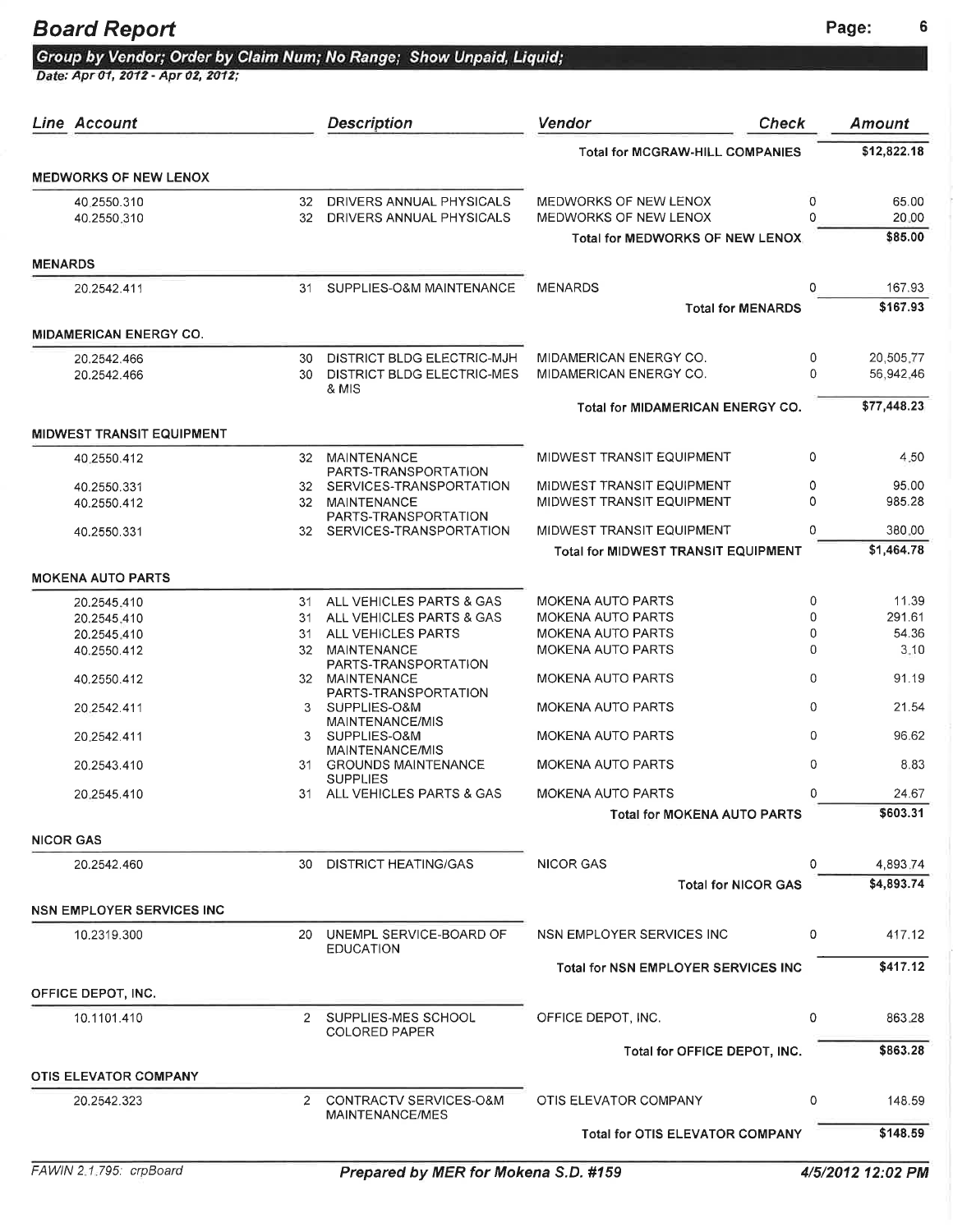#### **Board Report** Page: 2012 12:30 Page: 2014 12:30 Page: 2014 2015 2016 2017

Group by Vendor; Order by Claim Num; No Range; Show Unpaid, Liquid;<br>Date: Apr 01, 2012 - Apr 02, 2012;

| Line Account                         |                | <b>Description</b>                            | <b>Vendor</b><br><b>Check</b>                                 |   | <b>Amount</b>          |
|--------------------------------------|----------------|-----------------------------------------------|---------------------------------------------------------------|---|------------------------|
| PERFORMANCE CHEMICAL                 |                |                                               |                                                               |   |                        |
| 20.2542.412                          | 31             | SUPPLIES-O&M CUSTODIAL                        | PERFORMANCE CHEMICAL<br><b>Total for PERFORMANCE CHEMICAL</b> | 0 | 192.42<br>\$192.42     |
| PERMA-BOUND                          |                |                                               |                                                               |   |                        |
| 10.2220.430                          | 3              | MIS LC SUPPLIES.                              | PERMA-BOUND                                                   | 0 | 1,221.97               |
|                                      |                |                                               | Total for PERMA-BOUND                                         |   | \$1,221.97             |
| PITNEY BOWES, INC.                   |                |                                               |                                                               |   |                        |
| 20.2542.411                          | 31             | SUPPLIES-LEASE-DO                             | PITNEY BOWES, INC.                                            | 0 | 495.45                 |
|                                      |                |                                               | Total for PITNEY BOWES, INC.                                  |   | \$495.45               |
| <b>PITNEY - PURCHASE POWER</b>       |                |                                               |                                                               |   |                        |
| 10.2410,340                          | $\overline{4}$ | POSTAGE-MJH                                   | PITNEY - PURCHASE POWER                                       | 0 | 15.98                  |
|                                      |                |                                               | Total for PITNEY - PURCHASE POWER                             |   | \$15.98                |
| <b>QUILL CORPORATION</b>             |                |                                               |                                                               |   |                        |
| 10.1101.410                          | 3              | SUPPLIES-MIS                                  | QUILL CORPORATION                                             | 0 | 169.36<br>\$169.36     |
|                                      |                |                                               | <b>Total for QUILL CORPORATION</b>                            |   |                        |
| <b>REINKE INTERIOR SUPPLY CO</b>     |                |                                               |                                                               |   |                        |
| 20,2542.411                          |                | 2 SUPPLIES-O&M<br>MAINTENANCE/MES             | REINKE INTERIOR SUPPLY CO                                     | 0 | 218.70                 |
| 20.2542.411                          | 4              | SUPPLIES-CEILING TILES-O&M<br>MAINTENANCE/MJH | REINKE INTERIOR SUPPLY CO                                     | 0 | 298.70                 |
|                                      |                |                                               | <b>Total for REINKE INTERIOR SUPPLY CO</b>                    |   | \$517.40               |
| <b>RIVERSIDE CORPORATE HEALT</b>     |                |                                               |                                                               |   |                        |
| 10.1200.300                          |                | 10 PURCHASE                                   | RIVERSIDE CORPORATE HEALT                                     | 0 | 230.00                 |
|                                      |                | SERVICES-STUDENT SERVICES                     | <b>Total for RIVERSIDE CORPORATE HEALT</b>                    |   | \$230.00               |
| <b>SAM'S CLUB/GEMB</b>               |                |                                               |                                                               |   |                        |
| 10.2321.411                          |                | 21 SUPPLIES-DISTRICT OFFICE                   | <b>SAM'S CLUB/GEMB</b>                                        | 0 | 436.73                 |
|                                      |                |                                               | <b>Total for SAM'S CLUB/GEMB</b>                              |   | \$436.73               |
| <b>SCARIANO HIMES &amp; PETRARCA</b> |                |                                               |                                                               |   |                        |
| 10.2310.318                          | 20             | <b>DISTRICT LEGAL SERVICES</b>                | <b>SCARIANO HIMES &amp; PETRARCA</b>                          | 0 | 458.85                 |
|                                      |                |                                               | Total for SCARIANO HIMES & PETRARCA                           |   | \$458.85               |
| SOUTH SIDE CONTROL SUPPLY            |                |                                               |                                                               |   |                        |
| 20.2542.411                          | 4              | SUPPLIES-O&M                                  | SOUTH SIDE CONTROL SUPPLY                                     | 0 | 190.48                 |
|                                      |                | MAINTENANCE/MJH                               | Total for SOUTH SIDE CONTROL SUPPLY                           |   | \$190.48               |
| <b>SUN TIMES MEDIA</b>               |                |                                               |                                                               |   |                        |
| 10.2310.332                          | 20             | BOARD OF EDUCATION                            | <b>SUN TIMES MEDIA</b>                                        | 0 | 18.98                  |
|                                      |                | <b>EXPENSES</b>                               |                                                               |   |                        |
|                                      |                |                                               | <b>Total for SUN TIMES MEDIA</b>                              |   | \$18.98                |
| <b>TRANSPORT TOWING, INC.</b>        |                |                                               |                                                               |   |                        |
| 40.2550.331                          |                | 32 SERVICES-TRANSPORTATION                    | TRANSPORT TOWING, INC.                                        | 0 | 30.00                  |
|                                      |                |                                               | Total for TRANSPORT TOWING, INC.                              |   | \$30.00                |
| UCP OF IL PRAIRIELAND                |                |                                               |                                                               |   |                        |
| 10.4120.678                          |                | 10 PRIVATE TUITION                            | UCP OF IL PRAIRIELAND<br>Total for UCP OF IL PRAIRIELAND      | 0 | 4,141.60<br>\$4,141.60 |
| <b>VERIZON WIRELESS</b>              |                |                                               |                                                               |   |                        |
|                                      |                |                                               |                                                               |   |                        |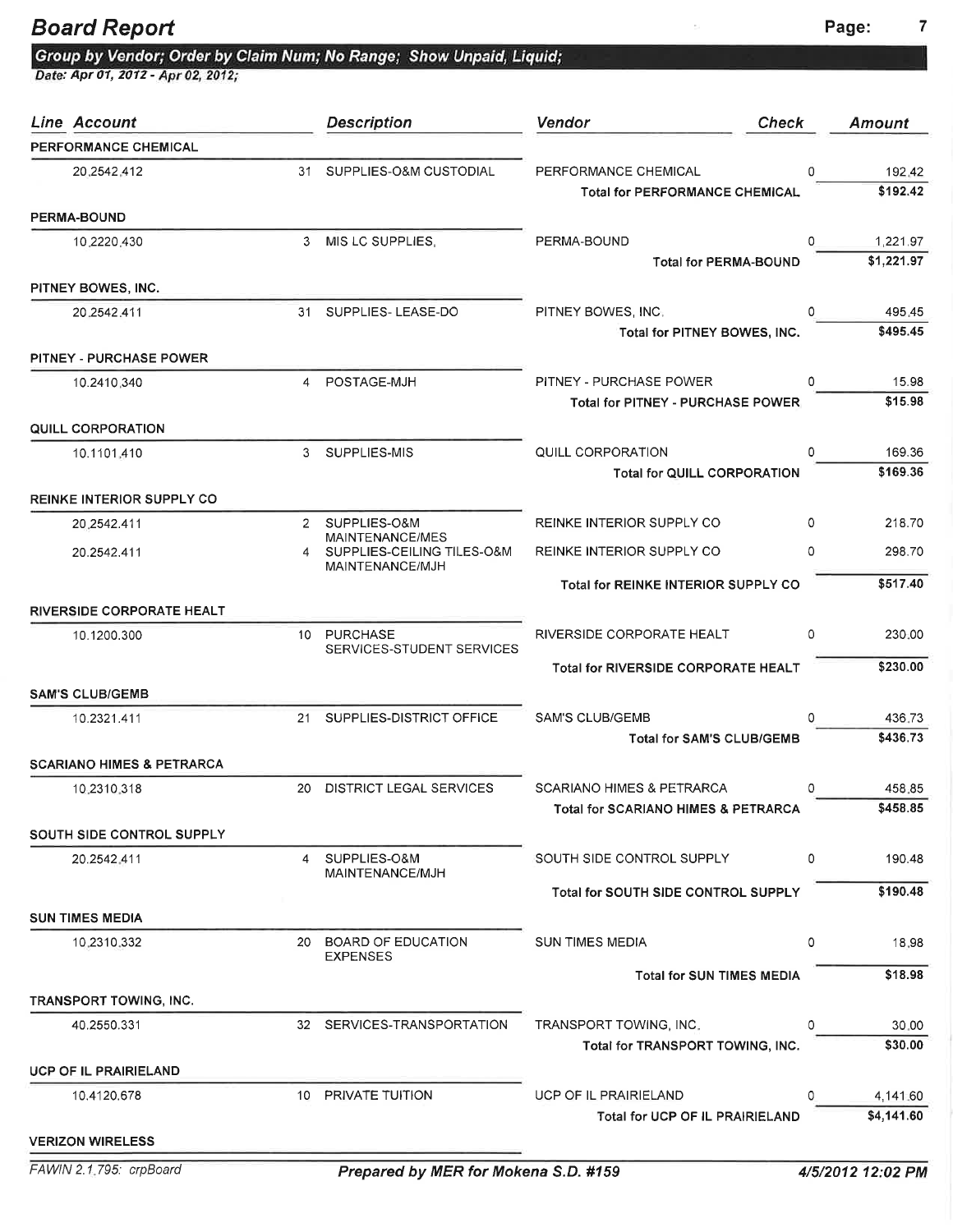| Line Account                    |                 | <b>Description</b>                                                | Vendor                             | <b>Check</b> | Amount     |
|---------------------------------|-----------------|-------------------------------------------------------------------|------------------------------------|--------------|------------|
| 10.1200.300                     | 10 <sup>°</sup> | <b>PURCHASE</b><br>SERVICES-CELLPHONE-STUDE<br><b>NT SERVICES</b> | <b>VERIZON WIRELESS</b>            | 0            | 60.00      |
| 10.2410.332                     |                 | CELL PHONES-BUILDING<br>ADMINISTRATION/MES                        | <b>VERIZON WIRELESS</b>            | $\Omega$     | 122.32     |
| 10.2410.332                     | 3.              | <b>CELL PHONES-BUILDING</b><br>ADMINISTRATION/MIS                 | <b>VERIZON WIRELESS</b>            | $\Omega$     | 60.18      |
| 10.2410.332                     | 4               | <b>CELL PHONES-BUILDING</b><br>ADMINISTRATION/MJH                 | <b>VERIZON WIRELESS</b>            | $\Omega$     | 157.37     |
| 10.2410.332                     | 4               | <b>CELL PHONES-BUILDING</b><br>ADMINISTRATION/FOOD SERV           | <b>VERIZON WIRELESS</b>            | $\Omega$     | 1.27       |
| 20.2542.340                     | 30.             | <b>CELL PHONES-BUILDING</b><br>ADMIN/DO/OM                        | <b>VERIZON WIRELESS</b>            | $\Omega$     | 521.32     |
| 40.2550.331                     |                 | 32 CELL PHONES-BUILDING<br>ADMIN/TRANSP                           | <b>VERIZON WIRELESS</b>            | $\Omega$     | 34.71      |
|                                 |                 |                                                                   | <b>Total for VERIZON WIRELESS</b>  |              | \$957.17   |
| <b>VILLAGE OF MOKENA</b>        |                 |                                                                   |                                    |              |            |
| 20.2542.370                     | 31              | <b>MES-NORTH</b>                                                  | <b>VILLAGE OF MOKENA</b>           | $\Omega$     | 367.61     |
| 20.2542.370                     | 31              | MES-CENTRAL                                                       | <b>VILLAGE OF MOKENA</b>           | 0            | 580.18     |
| 20.2542.370                     | 31              | MES-SOUTH                                                         | <b>VILLAGE OF MOKENA</b>           | Ω            | 562.06     |
| 20:2542.370                     | 31              | <b>MIS</b>                                                        | <b>VILLAGE OF MOKENA</b>           |              | 398.98     |
| 20.2542.370                     | 31              | <b>MJH</b>                                                        | <b>VILLAGE OF MOKENA</b>           |              | 687.36     |
|                                 |                 |                                                                   | <b>Total for VILLAGE OF MOKENA</b> |              | \$2,596.19 |
| <b>VISION SERVICE PLAN (IL)</b> |                 |                                                                   |                                    |              |            |
| 10.1101.222                     | 35              | VISION INSURANCE PREMIUMS<br><b>APRIL</b>                         | VISION SERVICE PLAN (IL)           | 0            | 1,041.00   |
|                                 |                 |                                                                   | Total for VISION SERVICE PLAN (IL) |              | \$1,041.00 |